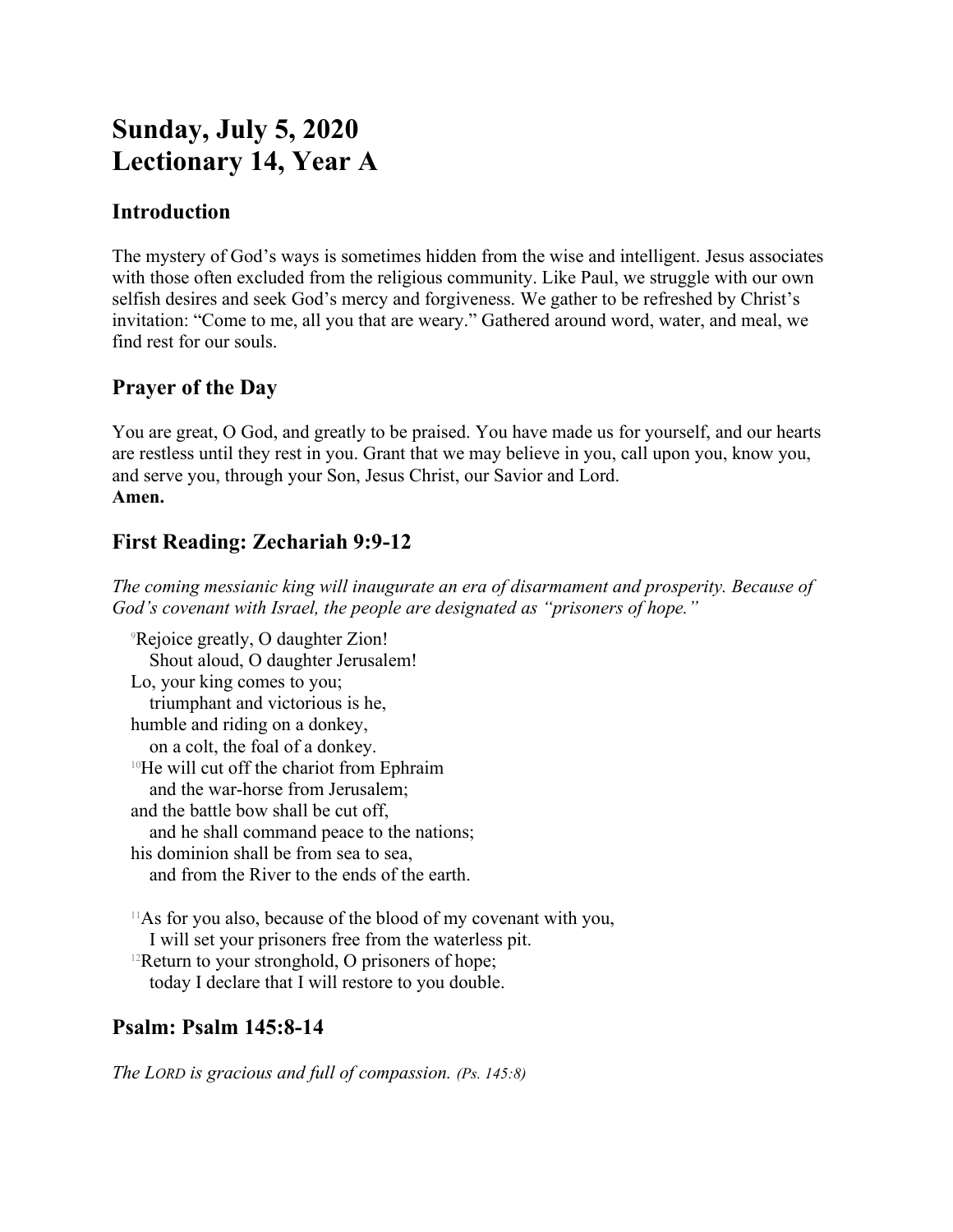<sup>8</sup>The LORD is gracious and full | of compassion, slow to anger and abounding in | steadfast love.

<sup>9</sup>**LORD, you are | good to all,**

#### **and your compassion is over | all your works. R**

<sup>10</sup>All your works shall praise | you, O LORD, and your faithful | ones shall bless you.

<sup>11</sup>**They shall tell of the glory | of your kingdom**

**and speak | of your power,**

<sup>12</sup>that all people may know  $\vert$  of your power

and the glorious splendor | of your kingdom.

<sup>13</sup>**Your kingdom is an everlasting kingdom; your dominion endures through- | out all ages.**

**You, LORD, are faithful in all your words, and loving in | all your works.**

<sup>14</sup>The Lord upholds all | those who fall

and lifts up those who | are bowed down. **R**

### **Second Reading: Romans 7:15-25a**

#### *Life captive to sin is a catch-22 existence in which we know good but do not do it and do things we know to be wrong. Through Jesus Christ, God has set us free from such a futile existence.*

 $15I$  do not understand my own actions. For I do not do what I want, but I do the very thing I hate. <sup>16</sup>Now if I do what I do not want, I agree that the law is good. <sup>17</sup>But in fact it is no longer I that do it, but sin that dwells within me.  $18$ For I know that nothing good dwells within me, that is, in my flesh. I can will what is right, but I cannot do it. 19For I do not do the good I want, but the evil I do not want is what I do.  $^{20}$ Now if I do what I do not want, it is no longer I that do it, but sin that dwells within me.

<sup>21</sup>So I find it to be a law that when I want to do what is good, evil lies close at hand. <sup>22</sup>For I delight in the law of God in my inmost self, <sup>23</sup>but I see in my members another law at war with the law of my mind, making me captive to the law of sin that dwells in my members. 24Wretched man that I am! Who will rescue me from this body of death? 25aThanks be to God through Jesus Christ our Lord!

### **Gospel: Matthew 11:16-19, 25-30**

#### *Jesus chides people who find fault with both his ministry and that of John the Baptist. He thanks God that wisdom and intelligence are not needed to receive what God has to offer.*

[Jesus spoke to the crowd saying:] 16"To what will I compare this generation? It is like children sitting in the marketplaces and calling to one another,

<sup>17</sup>'We played the flute for you, and you did not dance;

we wailed, and you did not mourn.'

<sup>18</sup>For John came neither eating nor drinking, and they say, 'He has a demon'; <sup>19</sup>the Son of Man came eating and drinking, and they say, 'Look, a glutton and a drunkard, a friend of tax collectors and sinners!' Yet wisdom is vindicated by her deeds."

 $25$ At that time Jesus said, "I thank you, Father, Lord of heaven and earth, because you have hidden these things from the wise and the intelligent and have revealed them to infants;  $^{26}$ yes,